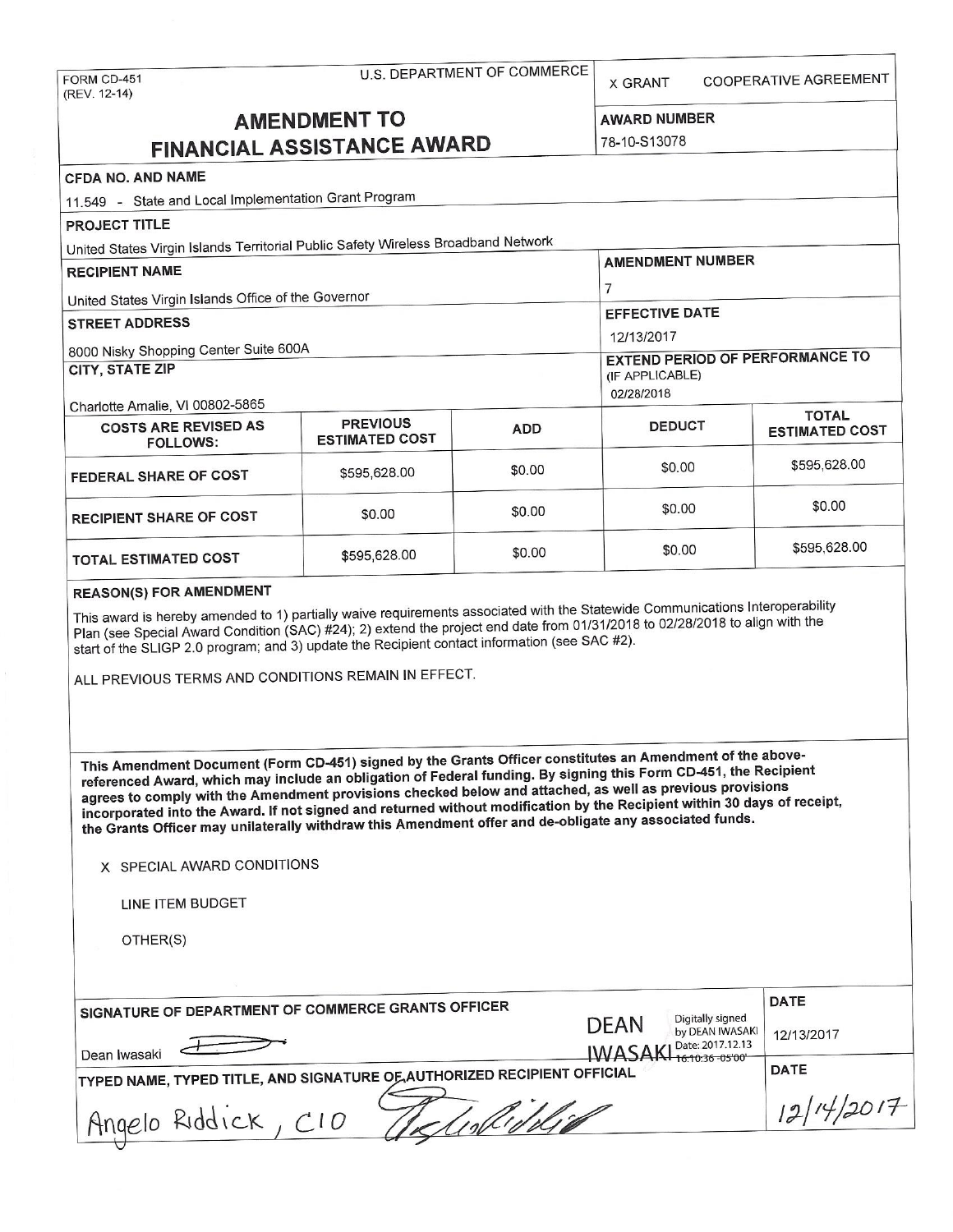Award Number: 78-10-S13078, Amendment Number 7 Federal Program Officer: Yuki Miyamoto-Mendez Requisition Number: 17021 Employer Identification Number: 660431678 Dun & Bradstreet No: 090101838 Recipient ID: 7811016 Requestor ID: 7811016

#### **Award ACCS Information**

| <b>Bureau</b><br>Code | <b>FCFY</b> | <b>Project-Task</b> | <b>Org Code</b>        | <b>Obj Class</b> | <b>Obligation Amount</b> |
|-----------------------|-------------|---------------------|------------------------|------------------|--------------------------|
| 61                    | 2017        | 8150000-000         | 11-00-0000-00-00-00-00 | 41-19-00-00      | \$0.00                   |

### **Award Contact Information**

|                | Email                            | <b>Phone</b><br>340-713-0354 |  |
|----------------|----------------------------------|------------------------------|--|
| Administrative | Angelo.Riddick@bit.vi.gov        |                              |  |
|                |                                  | 340-713-0354                 |  |
|                | <b>Contact Type</b><br>Technical | Angelo.Riddick@bit.vi.gov    |  |

#### **NIST Grants Officer:**

Nuria Martinez 100 Bureau Drive, MS 1650 Gaithersburg, MD 20899-1650 (301) 975-6215

#### **NIST Grants Specialist:**

Shiou Liu 100 Bureau Drive, **MS** 1650 Gaithersburg, MD 20899-1650 (301) 975-8245